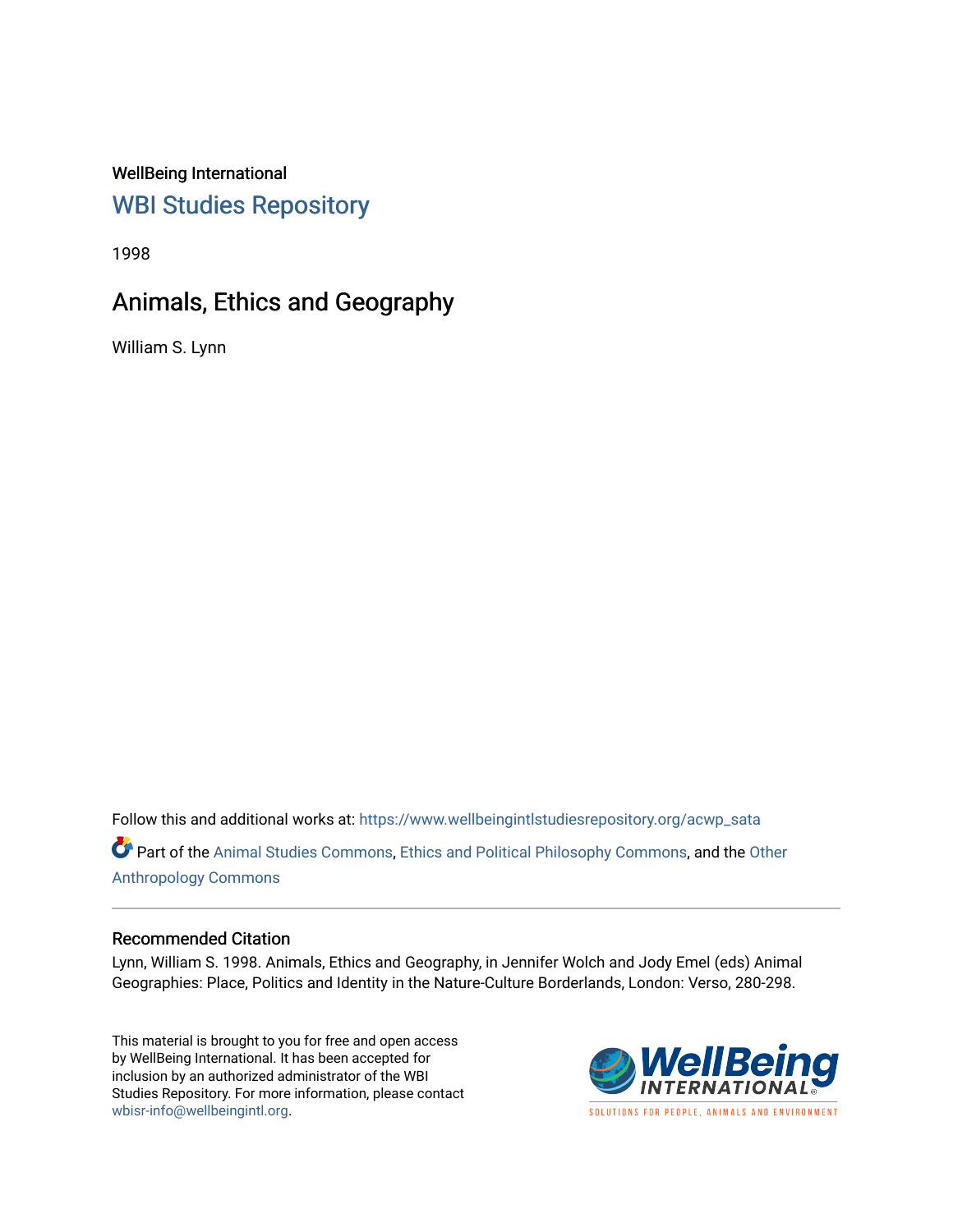# **13**

# **Animals, Ethics and Geography**

**William S. Lynn** 

You ought to follow the example of shunk-Tokecha (wolf). Even when he is surprised and runs for his life, he will pause to take one more look at you before he enters his final retreat. So you must take a second look at everything you see.

Ohiyesa1

# **Introduction**

For many of us the moral status of animals seems abundantly clear. For thousands of years most people believed animals to be resources that lay beyond the boundaries of moral community. Like the rest of the earth, animals were said to exist solely for the benefit of humans. Aristotle put the matter nicely:

Plants exist for the sake of animals, and brute beasts for the sake of man -- domestic animals for his use and food, wild ones (or at any rate, most of them) for food and other accessories of life, such as clothing and various tools. Since nature does nothing purposeless or in vain, it is undeniably true that she has made all animals for the sake of man.<sup>2</sup>

If the moral status of animals is so clear, why am I bothering with this topic? The reason is that, like shunk-Tokecha, geographers and other scholars across the academy are taking a second (and clear-eyed) look at animals and animal ethics. As a consequence of our inquiries, we are remapping the moral landscape of animal-human relations, revealing a diverse world of ethically relevant non-human beings. Moral value is the keystone concept for remapping this world and locating animals in our moral landscape. My intention in this chapter is to centre our attention on the subject of moral value, and present a geographically informed argument on the moral status of animals. This avowedly normative project is indispensable, for it holds the key to reconfiguring how humans (including geographers) understand and relate to the animal world.

The chapter begins with a brief discussion of "geoethics", a geographically informed theory of moral understanding that positions context at the centre of our moral concerns. Geoethics' contextual emphasis on geographical being and community serves as the starting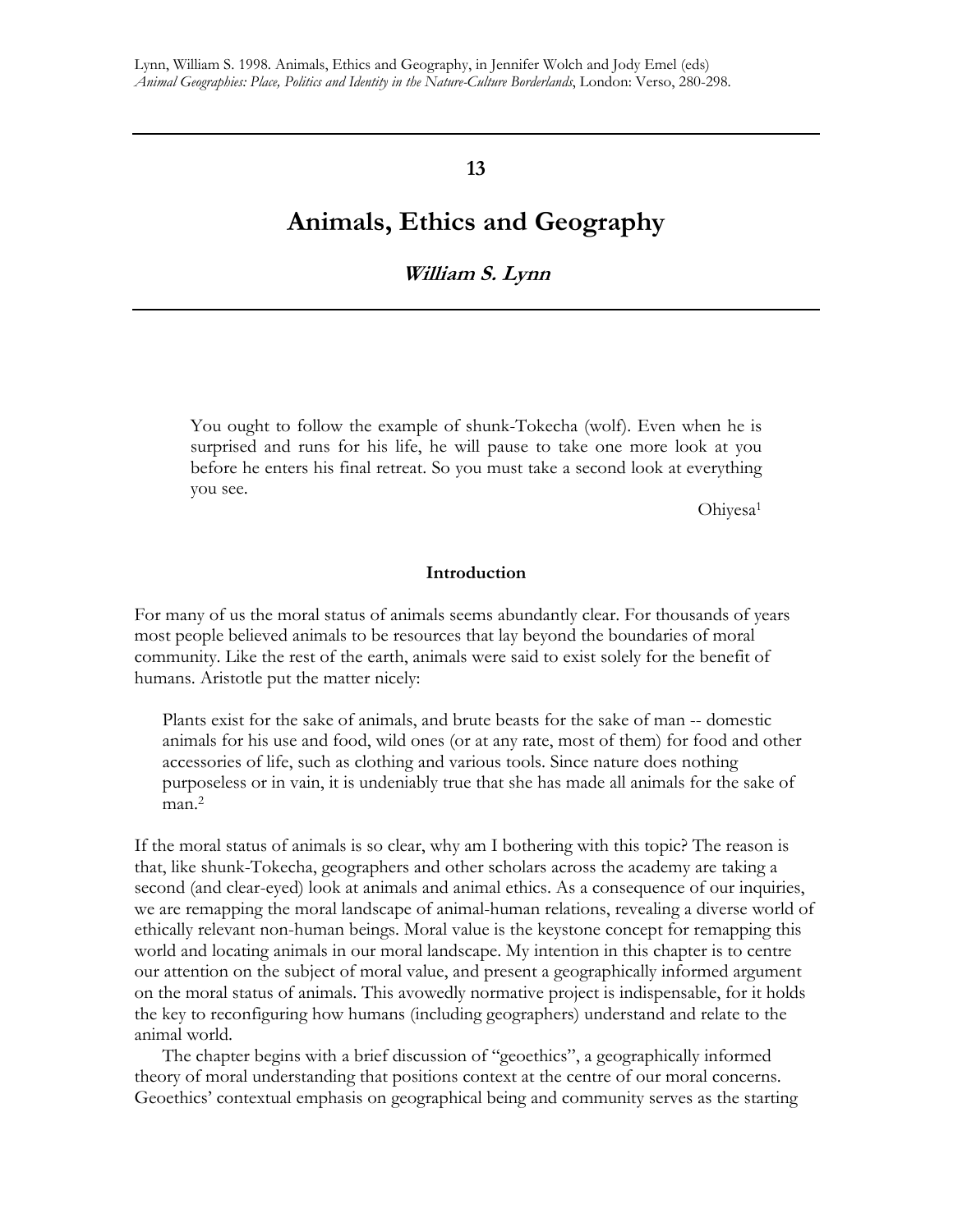point for our exploration of moral value. Next, I examine anthropocentric and nonanthropocentric value paradigms (including one I call geocentrism) to explain the case for including animals in our moral community. I conclude with a set of principles to help guide our thought and action toward the animal world.

# **Geoethics**

#### *Ethics and Geography*

Like any complex tradition of scholarship, ethics has a blizzard of concepts -- definitions, distinctions, principles, theories, etc. -- and espying order in this haze can be difficult. Yet Socrates' definition provides an excellent place to start. Socrates reminds us that when we discuss ethics, "we are discussing no small question, but how we ought to live".3 In other words, ethics concerns how we should live our lives, what ends we should seek, and what means we should use in pursuit of our ends. Through moral discourse we develop norms to serve as guidelines for evaluating and directing our conduct toward animals and people, nature and society. Moral reflection does this by generating justifications for our actions using principles about what is good, right, just, or of value. Perhaps most importantly, ethical norms not only reflect who we are, but simultaneously condition how we think and act, and thereby who we may become.<sup>4</sup>

Yet what does it mean to seek justifiable principles for action? Answers to this question vary with one's ethical tradition. My answer is rooted in the hermeneutic tradition of moral understanding, where 'justifiable' means good and defensible reasons, 'principles' are rules-ofthumb applicable in a wide range of circumstances, and 'actions' are statements or behaviours that affect the well-being of others. Ethicians are therefore in the business of using principles which are reasonable, widely applicable, and practicable to adjudicate (and perhaps solve) moral problems.5

Ethics is sometimes dismissed as an ineffective word-game in the face of unequal power relations. Such a dismissal is ill-advised, as ethics is both a critique and source of power. As a critique of power, moral norms (however they may be named or generated) are the necessary concepts we use to identify and analyze oppressive power relations. Ethics is also the creative ground from which we envision a non-exploitative future. The importance of ethics, therefore, does not diminish in the face of indifference or malevolence: the harsher the circumstances, the more we need recourse to sources of moral critique and renewal. As a source of power, ethics constitutes (in part) how we understand (describe, explain, and evaluate) whether we are in 'right relationship' with the world, that is, whether our individual and collective lives are morally worthwhile and defensible. Ethics delivers a power of insight that unmasks previously unproblematized power relations. Just as importantly, it deeply affects human motivations and actions in light of that insight. People routinely struggle against injustice and compassionately help others, often at great personal risk or self-sacrifice. They do so not only because their moral outlook helps identify wrong-doing or suffering, but because it helps motivate them to act and make ethically directed change a reality . This is why ethical debate is so important, contentious, and consequential -- a moral 'victory' will influence not only our vision but our actions in the world, and this certainly applies to the world of animals.6

Unfortunately, geographers commonly set their moral interests and intentions in the background. Perhaps this is because many of us think of ourselves as disinterested physical or social scientists seeking universal explanations for spatial phenomena. In a similar vein, we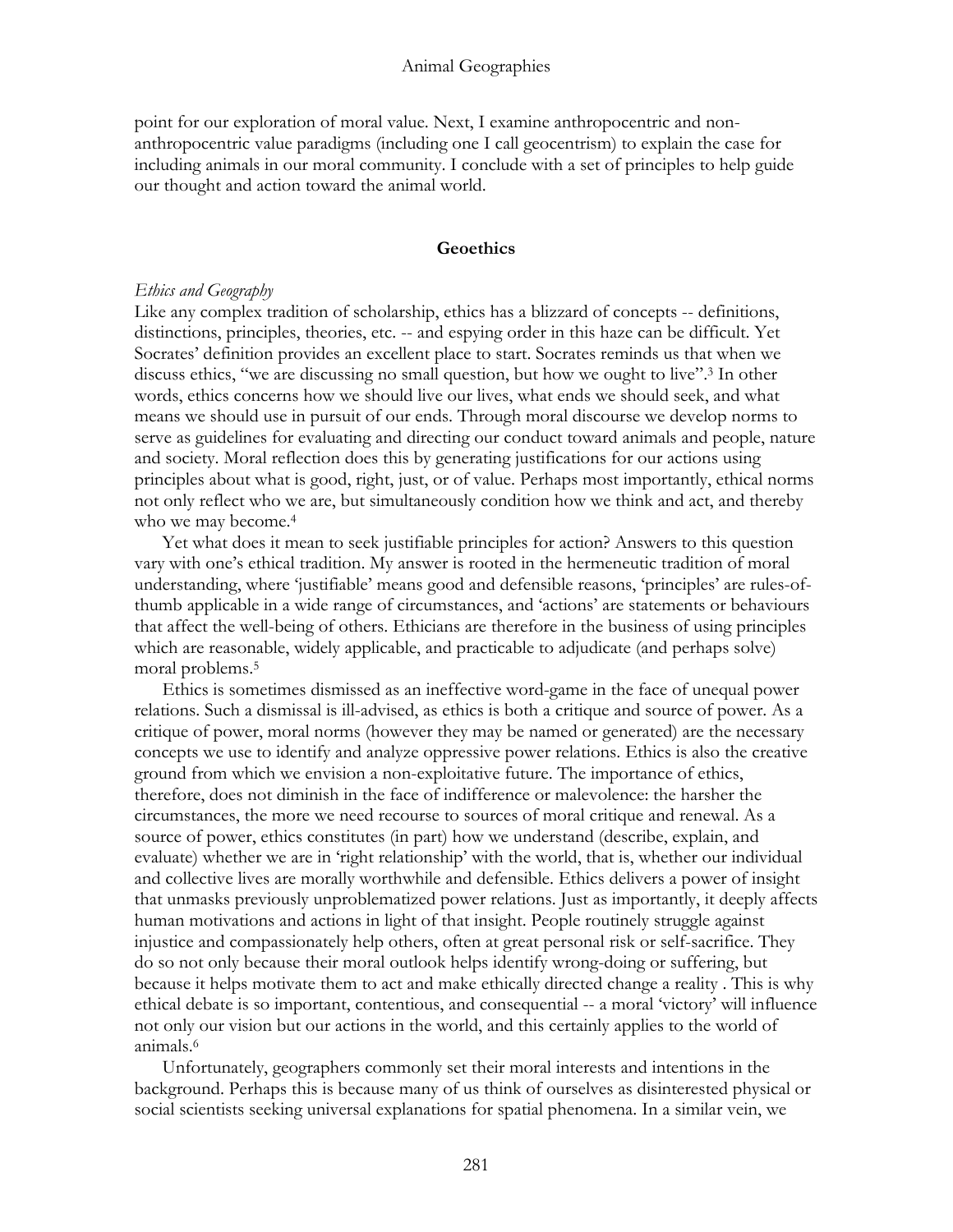often marginalize the ethical relevance of geography itself, regarding moral inquiry as external to the discipline, something best left to philosophy, a stance that does not reflect the character of ethics itself, nor the ethical inquires of other disciplines alongside philosophy.7 Both these postures contribute to a moral lassitude: we do not ask moral questions of ourselves in an ongoing or deep manner, nor do we fully appreciate the sources of moral insight latent in the discipline.<sup>8</sup>

As importantly, geography is not a value-free or value-neutral inquiry. There is a wideranging consensus that all human understanding is at least value-laden, if not rife with moral implications. The moral experience -- a conscientious reflection on the ends and means of life, an emotional disposition to nurture, a desire to know what is right or good as opposed to expedient or profitable, a sense of injustice over a state-of-affairs -- is ubiquitous to human life. Humanity's continual engagement with ethical debate is one of our species' special competencies. The reason(s) for this competence are intricate, and whether it is explained by an innate sociality or cultural dispositions, the phenomenon is ever-present in human beings.<sup>9</sup> Geographers are like other people is this regard. Whether we know it or not, we bring moral presuppositions to our work, and whether we like it or not, our work has moral ramifications. Indeed, many of us became geographers because we care about the world and want to make a positive difference.

## *GeoEthics*

What is geoethics, and what does it add to our moral understanding of animals? Geography has much to contribute to ethical theory, discourse, and action. The contribution emphasized by geoethics is the importance of context. Geoethics develops this insight into a distinct kind of contextual ethics, one which generates situated understandings of moral problems. With respect to animals, geoethics directs our attention to the shared contexts of all life-forms, contexts which inform our moral understanding and relationship to animals.

Geoethics develops the contextual insight of geography in the following way. Geographical knowledge is more often than not appreciative of the natural, social, spatial, and temporal circumstances of phenomena. These circumstances are what we call contexts, and when taken together, what I call *geographic contexts* . Geography is a contextualizing tradition of scholarship: geographers commonly contextualize cultural and natural phenomena by emphasizing the interrelations between sites and situations, humans and nature, values and social actions. We indirectly refer to contextuality in many ways -- space, place, location, positionality, networks, linkages, scale.

All human activity, including moral conflict, occur at *sites* embedded in *situations*, making geographic context a constitutive element of all ethical problems. As the site and situation change, so too (to greater or lesser degree) does the moral problem, the interpretations, intentions and actions regarding that problem, as well as the intended or unintended consequences of those actions. In other words, changes in the geographic context of ethical problems can change the problems themselves, as well as our understanding and response to those problem. If we wish to find appropriate moral guidance, we must take context into account.

With respect to shared contexts, there is a continuity between humans and animals. From distant evolutionary lineages to intimate loving relationships, animals are both "familiar and extraordinary".10 Humans have often articulated a radical separation from other species using cultural, linguistic, cognitive, social, technological, and theological criteria (to name a few). These differences do exist and we should not make light of them. But the differences remain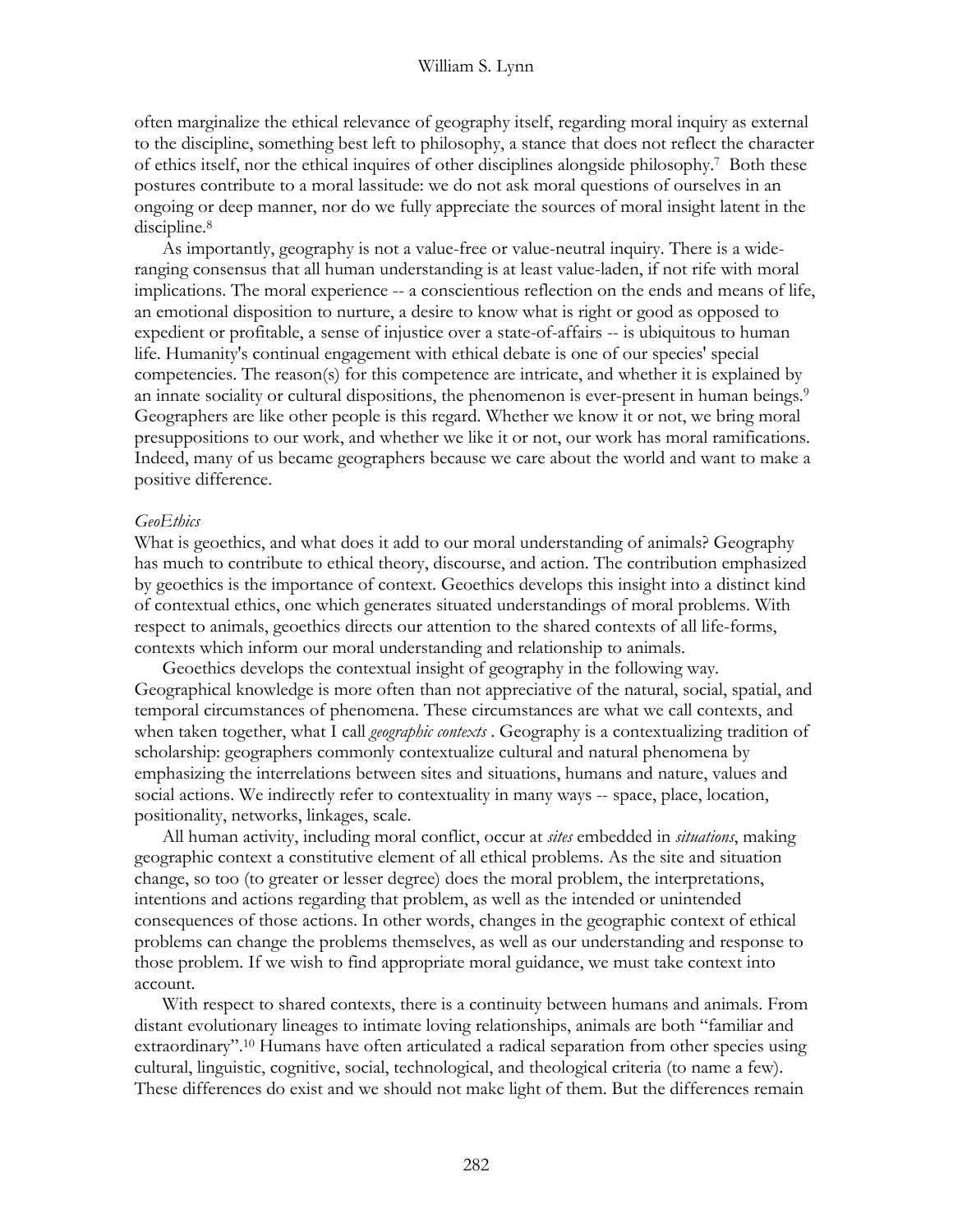distinctions, not dichotomies. We are simultaneously part of and distinct from the natural world, related to yet different from the other species with whom we inhabit the earth.

As *geographic beings* we are necessarily *embodied* as individuals, and *ennatured*, that is, situated in nature's rich web of life-forms and life-forming processes. The natural world is a precondition for our individual and species existence. What this means for human and nonhuman animals alike is that our consciousness manifests differing kinds of cognitive and perceptual faculties that are consistent with our particular species' traits. At one end of the spectrum are sophisticated biological 'machines', life-forms akin to automatons, such as singlecelled organisms. Their consciousness is nil, but their relation to us is both evolutionary and ecological. At the other end are species like ourselves that manifest a high degree of consciousness. Humans, for example, excel at cognition, language, social organization, and technology. No other species manifests these characteristics so abundantly (for better or worse). The power thus enabled over the natural world is astounding. George Perkins Marsh was correct when he termed humans "geographic agents" of environmental change.<sup>11</sup> Some groups of animals -- canines, cetaceans, felines, and primates -- share analogous characteristics, the emergent properties of well-developed nervous systems, comparatively large brains, and complex social groupings. They have a commensurate (if different) degree of consciousness and emotional authenticity that parallels, and in some cases exceeds, our own.12 More striking still is the communicative competence manifest by human and some non-human animals. Humans are supremely capable of empathizing and communicating with our own kind. Yet we are also capable, to varying degrees, of a similar understanding with others of different species. This is so because they too, in their own ways, are sentient, sapient, social, and communicative, emotional, and social beings.13

Animals and humans share more than an individualizing embodiment and a contextualizing ennaturement. Wild and domestic, in wilderness or the countryside or the city, animals and humans share *geographic environments* -- reciprocally constituting natural, social, and artifactual contexts. We humans live amongst a host of other social creatures, from companion and work animals, to human adaptable yet wild neighbors like squirrels, skunks, raccoons and coyotes, to wild and seldom seen bears, caribou, courgars, pine martins, and wolves. This is the *geographic community* -- multiple and overlapping communities of humans, domestic animals, and wild creatures.14

#### **Moral Value and Geocentrism**

#### *Moral Value*

How scholars conceptualize and identify moral value varies significantly. 15 Some claim it is an intuitively known, objective truth. Others believe it reports nothing more than emotional states or aggregate social preferences. A more sophisticated and contextual account is developed by Holmes Rolston. Without denying the element that feelings and preferences can play in moral valuations, Rolston also points out how moral value names distinctive and/or intrinsic properties of a being or thing, properties that are necessary for cogent ethical thinking. In this view, while humans are "valuers" generating "valuations", the "value" can be a property intrinsic or distinctive to the being or thing itself. A moral value in this sense is both objective and subjective. People recognize something in the world external to themselves that is critical element for moral understanding, and they call this a 'moral value'.16

An example may help to clarify this point. Sapience (self-awareness) is a distinctive and intrinsic property of *Homo sapiens*. It is an emergent property of our physical natures and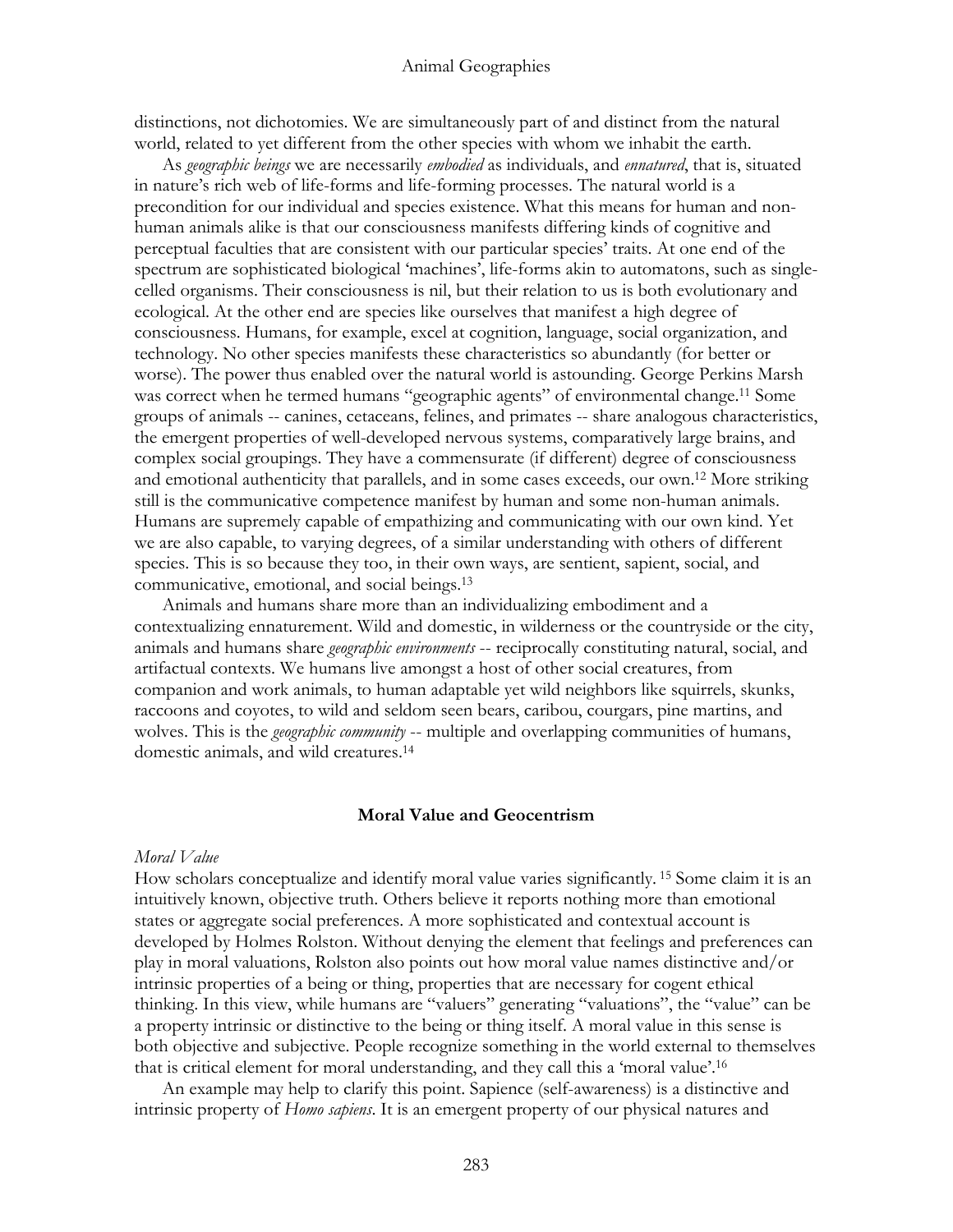cultural milieu. This is not to say that it is exclusively or uniquely human, but it is a defining feature of our species nonetheless. To reflect on human morality without taking sapience into account is impossible. Indeed, it is our sapient nature that is responsible for our species' capacity for ethical thought and conduct. In a similar way, sapience is a defining feature of certain families of animals -- primates, canines, felines, and cetaceans (to name a few). While their self-awareness differs in degree from that of humans, there is a continuity between related kinds of animals and the forms of consciousness they manifest. More importantly, while humans may recognize and name this sapience, it exists independent of our recognition and naming. It is an objective (non-subjective) feature of some animals themselves. So my friend Copper (an exuberant Weaton terrier) is cognizant of his own life-world, irrespective of whether I or other humans acknowledge that fact. Reflecting on the moral value and considerability of animals, like Copper, without taking their sapience into account, would miss a feature as critical to them as it is to ourselves.

Geographic context is an important, if implicit, element in Rolston's system of recognizing and naming moral value. Rolston implicitly uses the characteristics of geographic context when providing case-study vignettes to explore the nuances of a particular moral value. What distinctive properties exist, as well as which of these we use to generate moral values, will depend on the natural, social, spatial, and temporal circumstances of a particular case. The moral values identified by human valuers may therefore differ from place to place, and from time to time (even in the same place). Yet values are not simply relative to social norms and personal desires. While contextual differences produces a diversity of values, some of these values (like sapience) are real properties of the world. In animal ethics, subjectivity (sapience and sentience) is often emphasized. We tend to direct our attention (and affections) to 'charismatic megafauna' such as wolves, apes, and elephants, subjective creatures like ourselves. And in my experience, it is easier for people to appreciate the moral value of a highly subjective creature, than a disembodied social or ecological relationship. Yet subjectivity is not the only real property of the world from which we generate a moral value. The mutual attachments between people and companion animals, the ability people have to empathize with the personal and collective well-being of wild or distant animals, the effects that social structures and policies have on animal well-being, and the essential role animals play in the integrity of ecological relationships (e.g., reproduction, adaptation, and speciation), are all real features of animal-human relations. Social relationships and ecological processes are, therefore, generative sources of moral value as well. Alongside the emphasis on subjectivity then, our moral values may legitimately emphasis care and integrity. Whether we stress subjectivity, care, or integrity in ethical deliberation will depend on the characteristic features of the animals themselves, as well as the context in which they exist.

A common means of identifying the presence of subjective, social, or ecological values is through two interrelated distinctions -- intrinsic versus extrinsic value, and direct versus indirect duties.17 *Intrinsic value* refers to a being having moral value in and of itself, while *extrinsic value* (also called instrumental value) refers to the usefulness of a being for someone else. Because we regard beings with intrinsic value as ends in themselves, they are owed *direct duties*, meaning we have direct moral responsibilities to these creatures. Beings with extrinsic value, however, are not regarded as ends in themselves. They are things, means to another's ends, and we can only have *indirect duties* to them, meaning ancillary duties that derive from our direct duties to others. To claim that animals have intrinsic value, then, is to say that they are ends in themselves and humans have direct duties to non-human creatures. Alternatively, to claim that animals have only extrinsic value is to say that they are only means to our ends, and we have only indirect duties to these creatures.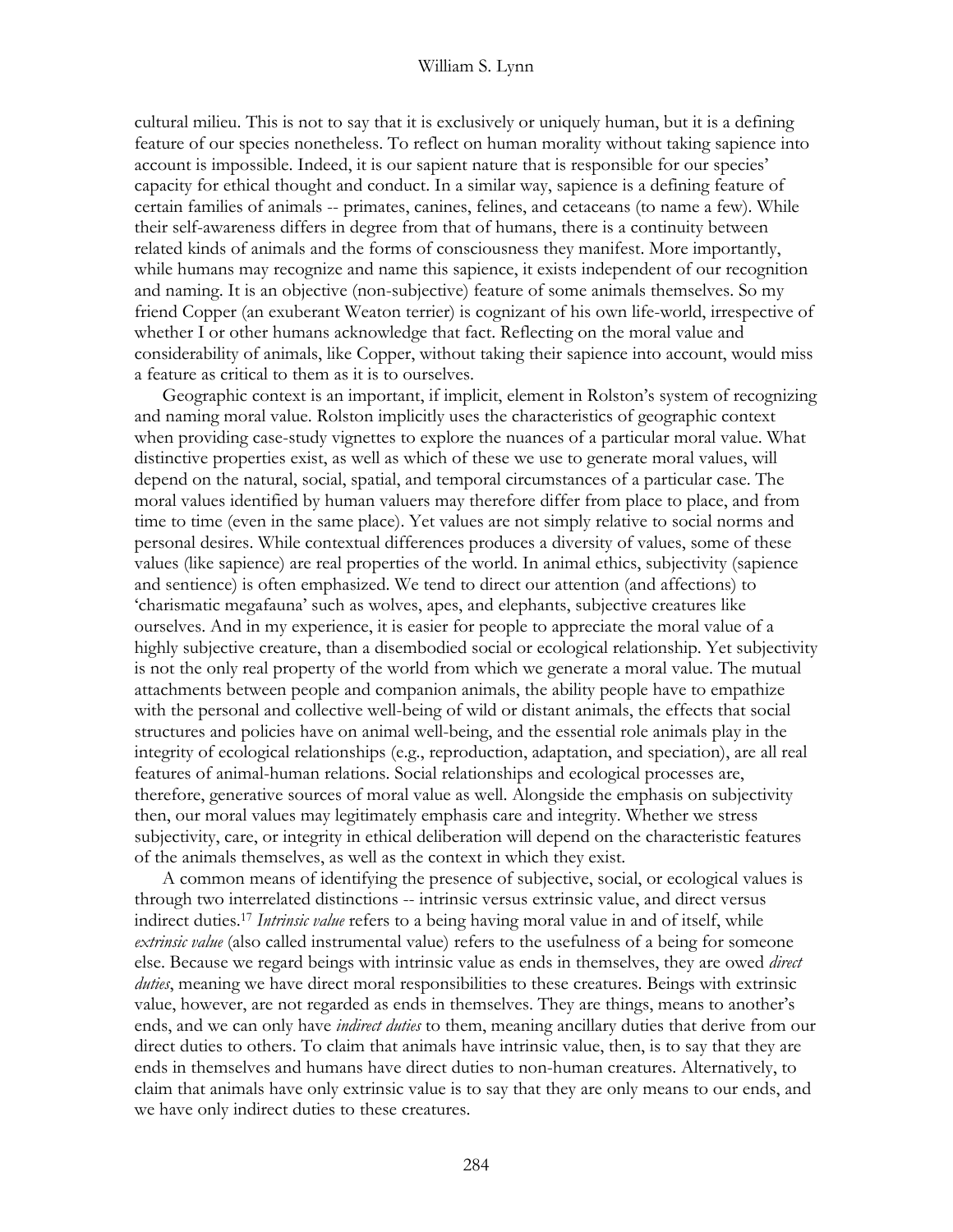#### *Moral Community and Boundary Transgressions*

Having distinguished between intrinsic and extrinsic, we can now appreciate why the concept of moral value is so critically important -- it determines who has intrinsic value, and is the direct recipient of moral duty. Beings with intrinsic value are said to be within our 'moral community'. A *moral community* is composed of all beings having moral standing, where *standing* means that one's well-being can be considered for moral reasons. Moral value is the criteria (often unrecognized) by which we determine who has standing within our moral community. Without moral value one is left outside the boundaries of moral community.18 In effect, moral value marks a boundary between ethically considerable persons and inconsiderable things. In human affairs, these boundaries are most obvious in extreme cases. For example, racism and ethnocentrism attaches greater significance to the moral value of some human beings than others. Thus Nazi ideology regarded Jews as subhuman and homosexuals as pathologically abnormal. Both were consequently placed outside the Nazi's moral community. The consequences of this kind of boundary-marking was tragic -- genocide. This is a pattern of boundary marking with which we are all too familiar, from the massacres in Cambodia and Rwanda, to ethnic cleansing in Bosnia.

This kind of boundary-marking is also at work with regard to animals. Just as it does for people, the placing of animals outside humanity's moral community justifies the most brutal and exploitative of power relations. But unlike humans, animals cannot organize and challenge the practice for themselves: they require human interlocutors to speak and act in their interests. When we speak out for the moral value of animals, we are engaging in *boundary transgressions*., that is, transgressing the boundaries of our human centred moral community by demanding the inclusion of animals.19 Boundary transgressions elicit great alarm amongst anthropocentrists, and eventuates several objections. Rooted in claims about theology, agency, and species loyalty, each objection tends to be acontextual and categorical, predicating its recognition of moral value on one or more human characteristics. Because these criteria are self-referential, they have the effect of creating thence reinforcing specious moral boundaries between animals and humans.

One theological objection holds that God made men and women in His (sic) image, gave dominion over the earth to human beings, and did not endow animals with a soul. For these reasons animals have only extrinsic value. While this represents the oldest and dominant tradition of Judeo-Christian argument, theological interpretations of creation have undergone a tremendous shift in recent decades. For Judeo-Christian eco-theologians, all of nature is in the image of God (with humans representing only one aspect of that image), dominion is not to be interpreted as exploitation but as stewardship, and God pronounced the creation and all its animals good on each of the six 'days' before the creation of humans. For these reasons animals have intrinsic value, with or without a soul. Given our distinct species capacities, our earthly role is to act as guardians of creation, to protect and restore the earth for the wellbeing of ourselves, future generations, animals, and the rest of nature.<sup>20</sup>

According to the agency objection, animals lack the sentience to be self-aware political subjects, the linguistic skill to understand moral rights and obligations, and the capacity to reciprocate a moral regard for human being. They are not, therefore, agents of their own moral lives. Because moral agency is the 'test' of moral value, only humans are within the boundary defining the moral community. Critics of the agency argument challenge its veracity and relevancy. First, as we have noted before, many animals are self-aware subjects living complex psychological lives. Denying moral value to these creatures, while justifying such for ourselves using similar criteria, is contradictory. Second, while animals are generally incapable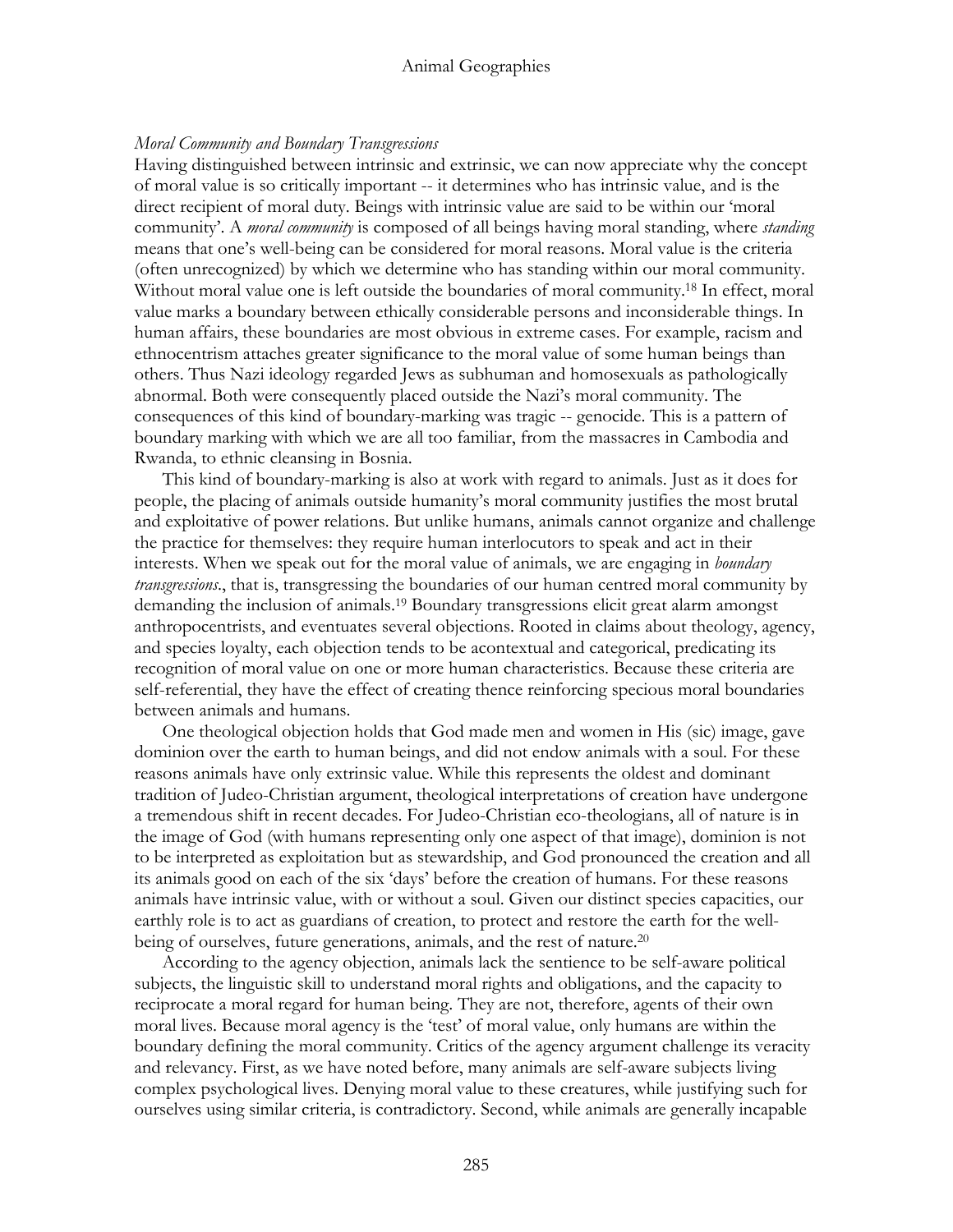of linguistic production (chimpanzee and ape exceptions notwithstanding), they are quite capable of communicative expression and comprehension, as anyone who has been charged by a moose in rut or been comforted by a companion animal in a moment of emotional need can tell you. It is certainly true that animals cannot speak to us about their needs or intentions, for like human infants, they are not the sort of creatures who are capable of doing so. Yet by attending to their communications and behaviours we can interpret their needs, and thus what interests they have that require our respect. Third, the ability to reciprocate rights and duties is hardly a determinative criterion for human membership in a moral community. Infants, persons with severe developmental disabilities, and otherwise unconscious or asleep adults are in no position to reciprocate anything. Yet we continue to recognize moral value in them, and they retain their standing in our moral community.<sup>21</sup>

A non-reductive resolution of this issue is to recognize that animals and humans are distinct kinds of moral beings. Animals are moral 'recipients', incapable of ethical actions, but legitimate recipients of human moral consideration nonetheless. In contrast humans are moral 'agents' -- "the moral primate" in the words of Mary Midgley -- beings capable of moral thought and conduct, obligated to consider the consequences of their actions for other moral beings, human and non-human alike.<sup>22</sup>

The final objection is the assertion that humans have (or should have) a species loyalty that overrides all moral relationships to other animals. Species loyalists worry that we lose our moral concern for humans when we become concerned about animals. There are powerful social and biological reasons why humans do have a partiality for our own kind. Although we should not overstate the case, there are human relationships that are impossible, difficult, or inappropriate to share with animals. Yet there are interspecies relationships that are as deeply (if differently) satisfying, and we should not discount these either. Moreover, there is no reason to suppose that a moral regard for animals will diminish our moral regard for people. Indeed, the practice of moral concern across a range of beings and issues may strengthen our ethical insights and commitments. In addition, moral boundary-marking based on species membership is potentially malicious. It replicates, in the worst possible ways, the identitybased arguments that legitimate prejudice, injustice, violence, and genocide against other humans. Indeed, many moralists have noted the continuities that exist between the exploitation of the human and animal worlds.23

## *Value Paradigms*

We are now in a position to specify the value paradigms which structure our individual and collective understandings of the moral status of animals. A *value paradigm* is a conceptual map of moral value. Value paradigms are configurations of concepts regarding moral value that are used to orient and guide our actions in the social and natural world. They help us navigate ethical and social space by locating where we stand in *moral* relation to others. Most crucially, they lay-down the boundaries of intrinsic value, and in so doing, map the extent to which our moral community overlaps the geographic community.

*Anthropocentrism* claims that moral value is centred in *Homo sapiens* alone. Humans are the centre of all intrinsic value -- we are ends in ourselves, alone within the boundary of moral community, and owe consideration only to other human beings. We are, in short, the only beings to have moral standing. Non-human animals have only extrinsic value -- they are either means to human ends, or instrumentally valuable for the continuation of ecosystemic functions. They are not morally considerable as they exist outside the moral community, and they can consequently have no moral standing or significance within that community. In anthropocentrism, the boundaries of the moral community are a subset of the geographic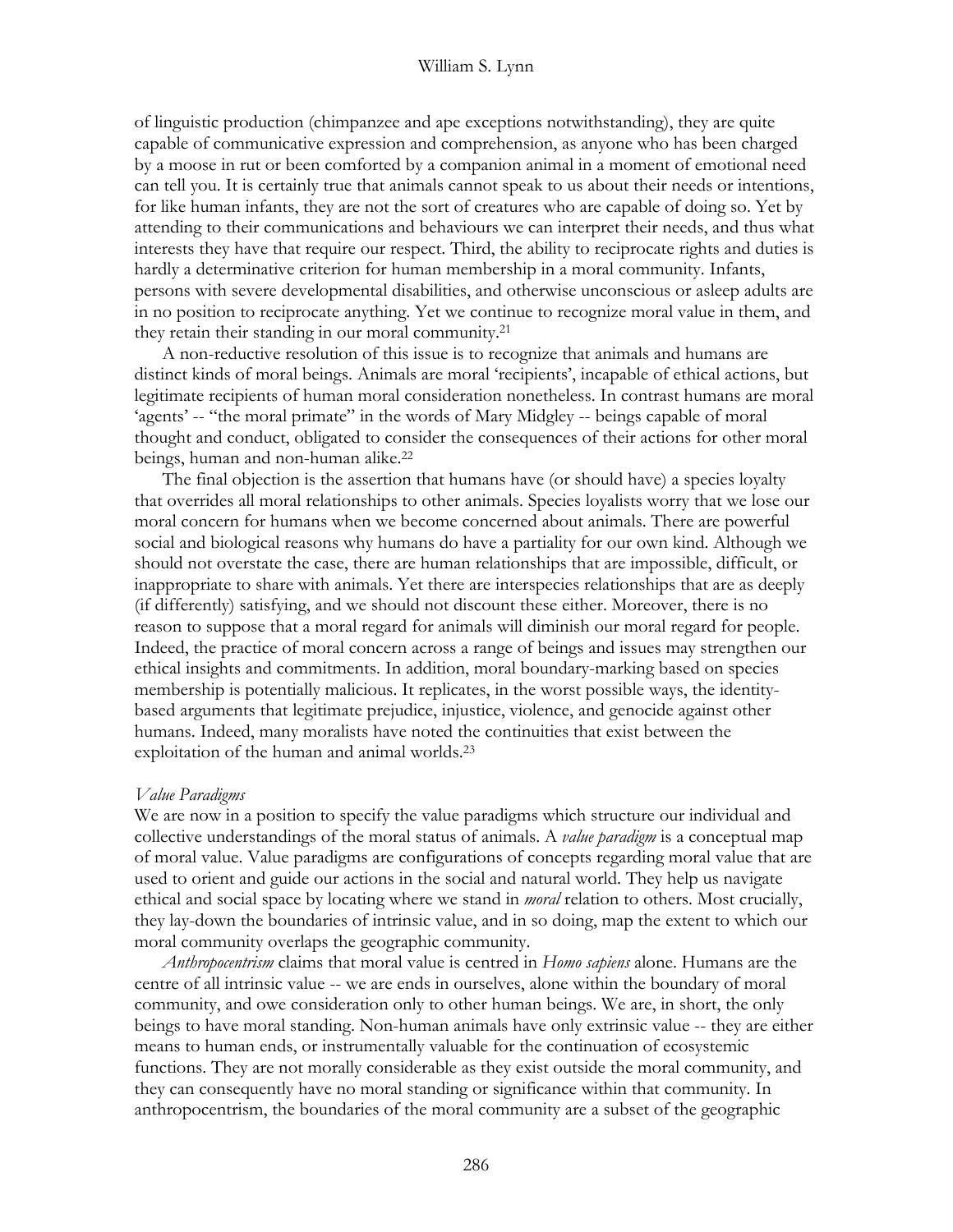community. Anthropocentrism has been the dominant value paradigm in western discourse on animals and nature. As a taken-for-granted and generally uncontested norm, it is embedded in virtually all laws, policies and regulations about animals, society and nature.24

Despite its dominance in our public discourse, anthropocentrism is not the only value paradigm about animals. In opposition to anthropocentrism are multiple value paradigms collectively termed *non-anthropocentrism*. As a whole, non-anthropocentrism claims that moral value is not centred on human beings. It extends beyond human beings to include parts or all of the natural world, including animals as either individuals, species, or ecosystems. Nonanthropocentrism does not deny the moral value of human beings, nor does it set the moral value of animals above that of humans. Rather it expands the boundary of moral concern to include non-human animals.

Where non-anthropocentric value paradigms do differ is in their scale of analysis. From these different scales of analysis come different locations of moral value. *Biocentrism* emphasizes the parts of nature, that is, animals at an individual scale of analysis, and centres moral value in individual creatures themselves. Biocentrists see a continuity between humans and animals, a continuum of subjectivity that help us recognize the moral value in ourselves as akin to that of other animals. Biocentrism is the predominant value paradigm of the traditional humane movements, as well as the more radical animal rights movement. *Ecocentrism* emphasizes wholes in nature, that is, collectivities of animals at a systemic scale of analysis (e.g., populations, species, ecological communities), and centres moral value in the ecological functions of species and ecosystems. Ecocentrists claim that the moral value of these wholes outweighs the significance of their constitutive units, that is, individual animals. Ecocentrism is a widely-held doctrine in both mainstream environmentalism, as well as the values-oriented wing of disciplines like conservation biology.<sup>25</sup> In biocentrism and ecocentrism, the boundary of intrinsic value overlaps both the moral and geographic communities, but only at a certain scale of analysis.

### *Geocentrism*

I have no argument with anthropocentrism's strong moral valuation of human beings, and I appreciate the equally strong claims of biocentrism and ecocentrism that moral value extends beyond the sphere of humans. Yet I am equally uncomfortable with biocentrism and ecocentrism's *a priori* location of moral value in individual or collective life-forms. Because most animal and environmental ethicists are contending with anthropocentrism, the differing scales of analysis in biocentrism and ecocentrism remains under-theorized. Unfortunately, this under-theorization has led animal ethicists into dead-ends. Tom Regan's overinterpretation of ecocentrism as a form of "environmental fascism" is a case in point. Because Regan is precommitted to an "individualistic" (biocentric) scale of analysis, he rejects the efforts of other ethicists to think "holistically" (ecocentrically) about species or ecosystems.26 Geographers too, have appropriated these paradigms as fixed categories, deploying them in a manner insensitive to geographic context.27 This rigid and acontextual approach to the moral value of animals is unnecessarily restrictive, and positions us between binary choices -- to value either parts or wholes, individuals or species and ecosystems, but not both. This binary logic creates a false dichotomy, and constrains our ability to think clearly and creatively.

As a value paradigm, *geocentrism* avoids false dichotomies. It emphasizes both the parts and wholes of the earth. This includes animals and humans as individuals, species, and ecosystemic components of the geosphere. Geocentrism is similar to other forms of nonanthropocentrism because it does not locate moral value in humans alone. It is dissimilar to biocentrism and ecocentrism, however, because it recognizes plural centres of moral value in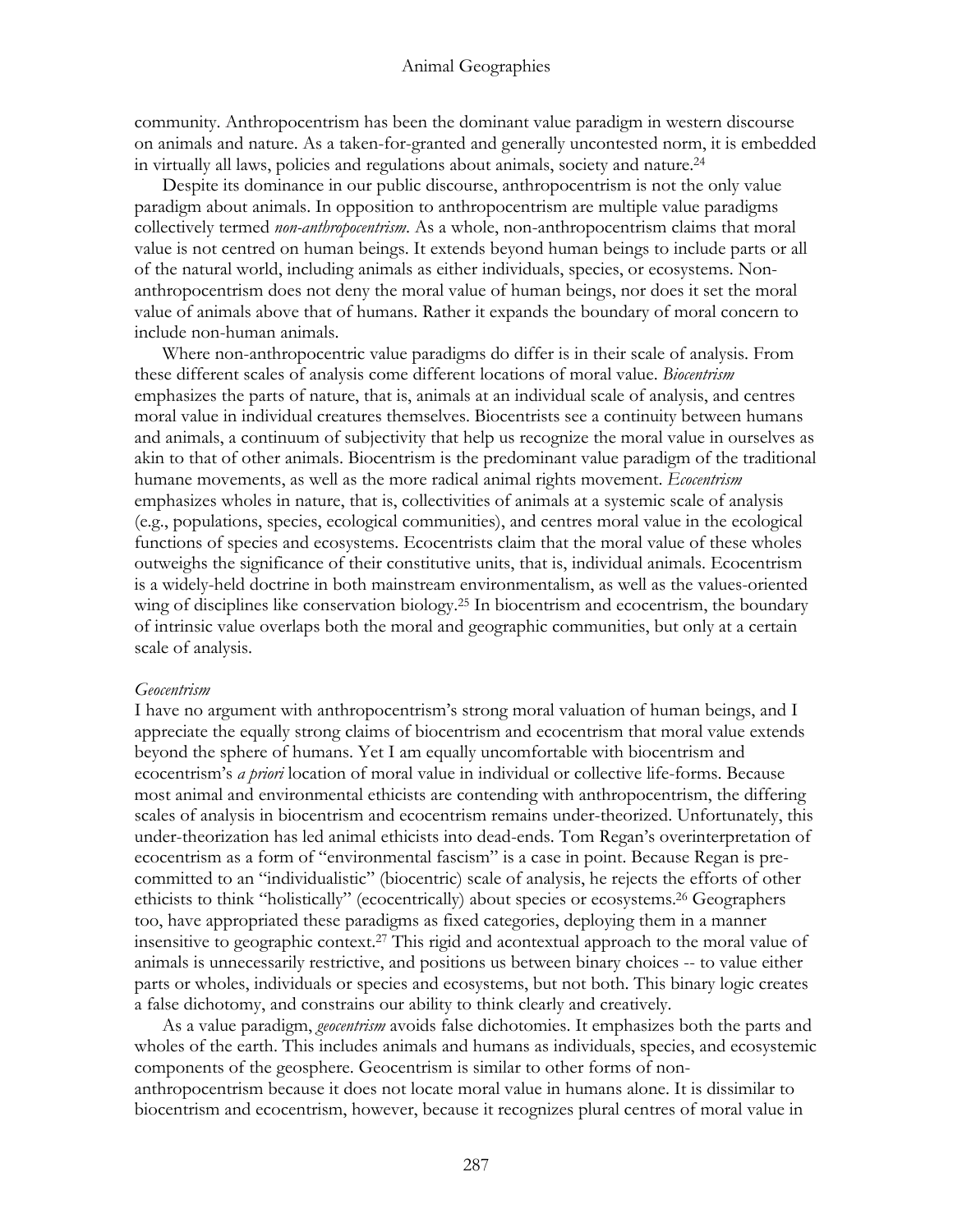both parts *and* wholes. The vast diversity of life creates a multiplicity of diverse life-forms with distinct properties. From these we generate moral values, the diversity of which reflects this continuum of parts and wholes. To account for the shifting scales and circumstances of moral values, we need to contextually adjust our understanding to fit the properties of the being(s) and situations we are examining. Recognizing the simultaneous and overlapping importance of subjectivity, social relationships, and ecological function in moral understanding, geocentrism regards all animals (including humans) as ends in themselves, as well as a means to other ends; we are variable mixtures of both intrinsic and extrinsic values. In geocentrism, the maps of the moral and geographic communities are isomorphic at whatever scale of analysis we choose.

# **Practicing Solidarity in the Geographic Community**

The whales turn and glisten, plunge and sound and rise again, Hanging over subtly darkening deeps Flowing like breathing planets in the sparkling whorls of living light --

Gary Snyder, "Mother Earth: Her Whales"28

# *Solidarity*

Gary Snyder is a geographer. Not a professional geographer, but a geographer at heart, a poet with a profound sense of place, and an acute understanding of the intricate symbolic, social and natural connections between animals, humans, and nature. He has a talent for opening our hearts and minds to the wondrous geodiversity of this world. He can also strike a sadder, even angry note, unveiling how we live at the expense of ourselves and our neighbors -- wild and domestic animals, species and ecosystems, indigenous peoples, the poor, the oppressed and the marginalized -- all the 'others' with whom we share this planet.

> Brazil says "sovereign use of Natural Resources" Thirty thousand kinds of unknown plants. The living actual people of the jungle sold and tortured And a robot in a suit who peddles a delusion called "Brazil" can speak for *them*? 29

Penned at the United Nations Environment Conference (Stockholm) in 1972, "Mother Earth: Her Whales" portrays our home as resplendent -- a wondrous "breathing planet", a cybernetic ecosystem transforming matter and radiant energy into "living light", a geome (global biome) packed with an ever evolving diversity of life-forms and life-ways. Our home is also materially and spiritually degraded -- raped of resources, its creatures (human and non-human alike) enslaved or exploited for profit, the richness of life "parceled out" like commodities with nary a concern for the well-being of ourselves, our neighbors, or future generations. Thus,

> The robots argue how to parcel out our Mother Earth To last a little longer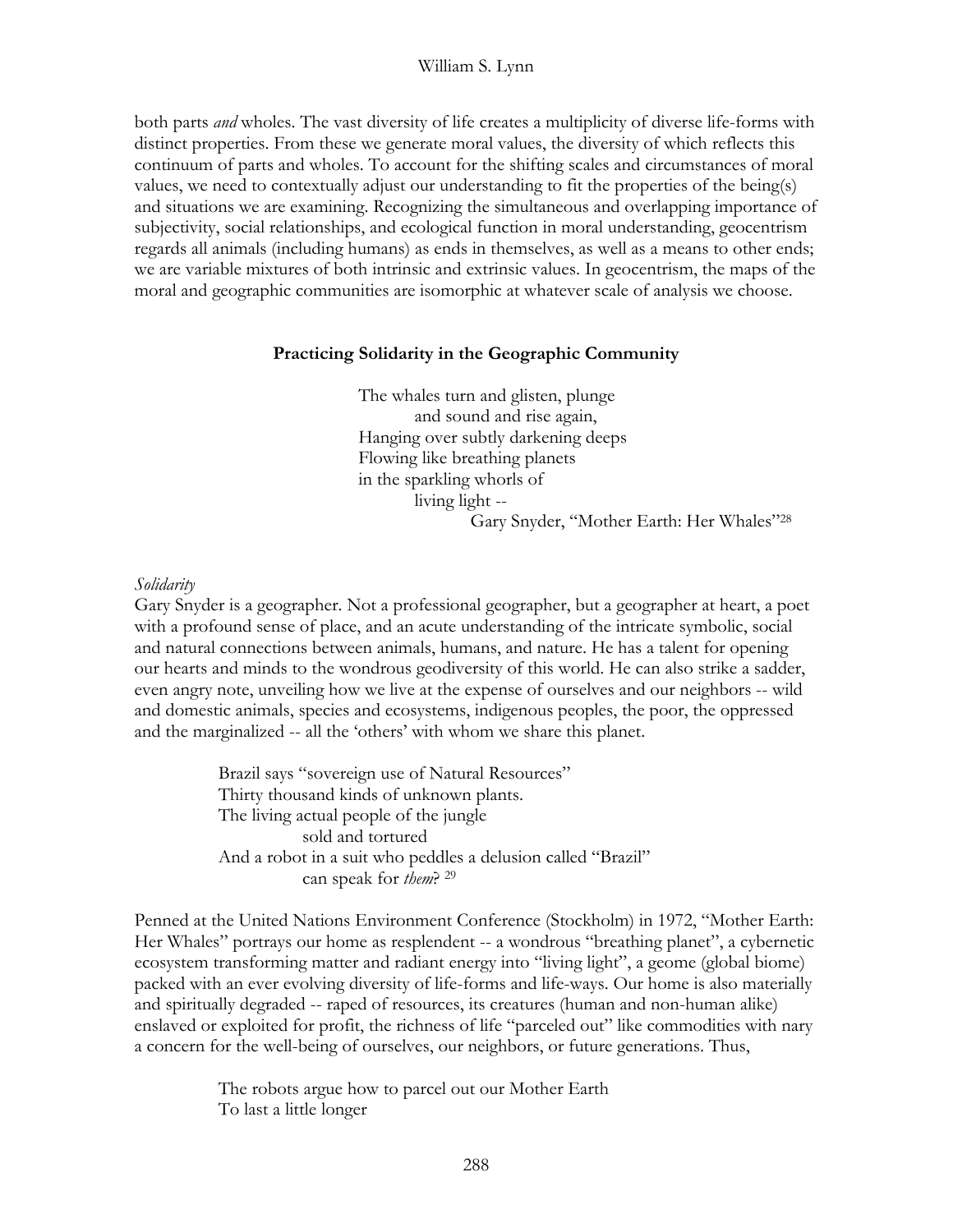like vultures flapping Belching, gurgling, near a dying Doe.30

Central to Snyder's writing is a moral valuation of animals and the rest of nature.31 Snyder envisions a moral community to which all life belongs, a global geographical community in the language of geoethics. This moral valuation of animals and nature destabilizes the routine view of animals as resources, as instrumental means to human ends. The whales, for example, are not fungible commodities for humans to use at our pleasure, but members of an extended moral community. They are morally considerable in and of themselves; they have intrinsic value; they are the property of no one -- except the web of life we call Mother Earth.

For these reasons, Snyder would have us stand in solidarity with each member of the geographical community against the forces that ravage and despoil animals, nature and ourselves.

> *Solidarity*. The People. Standing Tree People! Flying Bird People! Swimming Sea People! Four-legged, two-legged, people!32

Thus for Snyder our solidarity should not be restricted to ourselves, human beings, the 'twolegged'. Our solidarity should extend to the standing, flying, swimming, and four-legged 'people', that is, with the geographical community of life in which we are pragmatically and morally interlaced. But what does solidarity *mean*?

Solidarity is a condition of relative unity binding members of a group into a fellowship of rights and responsibilities. Amongst human beings the basis for unity is multi-faceted. It has a social edge with respect to material interests or shared identity(ies); a locational edge regarding affective ties to place; a political edge with regards to contested and common purposes. There is a moral edge as well. Solidarity presupposes a felt recognition that we are part of a moral community of beings whose welfare is not only important to our own well-being, but is important in its own right, a value for which we are willing to struggle and to sacrifice.

The question remains, however, whether solidarity is possible between humans and the other animals. Because of our distinct capabilities, humans practice solidarity with one another through flexible strategies of mutual aid -- fair trade, social networks and alliances, political negotiations and protests and direct actions, appeals to good sense, moral arguments, and the like. Basic to all these strategies is a context of linguistically constituted personal and social interactions. We argue, bargain, promise, scheme, organize, and evaluate our actions. Structuralist accounts of social forces notwithstanding, we act with a high degree of intentionality. We are after all, *Homo sapiens* , the wise ones. Yet the gifts of animals are different from our own. Animals are not the sort of creatures who can linguistically conceptualize and strategize mutual aid. How we may practice solidarity in our relationship to them is, therefore, on the face of things, not at all clear. Moreover, acting on behalf of animal well-being is obviously a large and complex undertaking. We have individuals and species, domestic and wild, microfauna and megafauna, human needs and social justice, as just some of the contextual considerations to take into account.

*Principles for Solidarity*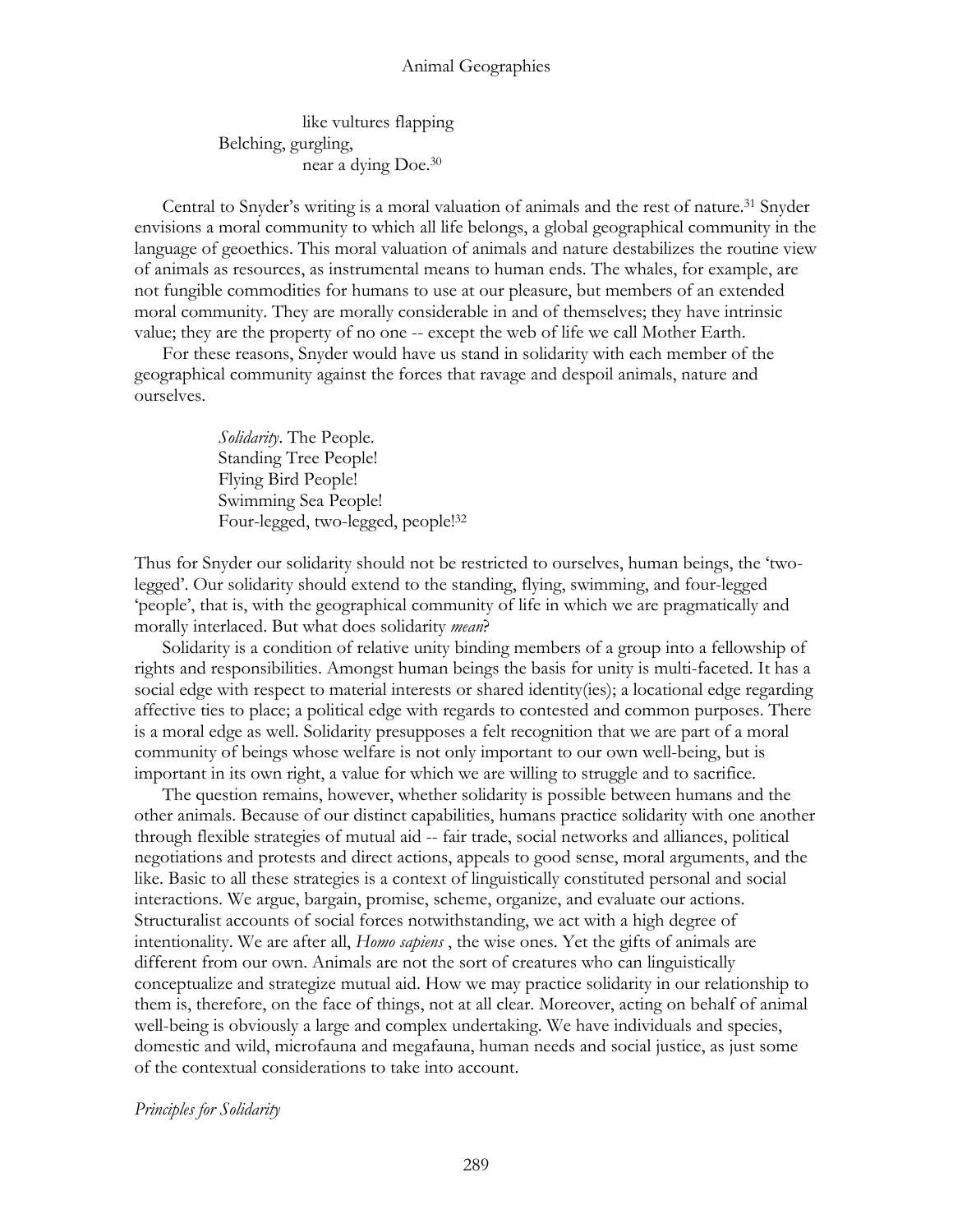A moral principle is a rule-of-thumb used to help guide our thought and conduct in the world. Principles are developed from moral concepts into prescriptive or proscriptive statements. Thus the moral concept of equality is developed into the principle, "Treat like cases alike; different cases differently". Because they inform our ethical outlooks and deliberations, principles are very helpful (if insufficient in themselves) to the task of changing or concretizing our moral relations in the world. Good principles are guidelines, not axiomatic truths, and have four characteristics that we should keep in mind. First, they should be *general*, that is, applicable in a wide variety of contexts. Second, they should be *practicable*, by which I do not mean narrowly pragmatic or immediately attainable, but possible in the long run for agents of average intelligence, good will, and social organization. Third, they should be *interpretable*, as in subject to a legitimate range of interpretation and innovative use. Finally, they should be *limited*, meaning we should be suspicious of simplistic formulas and give due regard to a principle's intended use(s) and limitations.

Geoethics can help us actualize solidarity by providing principles directed at animal-human relations. So I conclude this chapter with four principles -- geocentrism, equal consideration, hard cases, and moral carrying capacity. These are not the only principles we might (or should) consult, but I offer these as a geographically informed place for geographers to begin their moral and policy reflections (Figure 7).33

1. Principle of Geocentrism -- *Recognize the moral value of animals, humans, and the rest of nature*. This is our "first principle" because it values animals in our moral landscape, encourages humans to acknowledge their membership in the geographic community, and implies duties to respect and protect the community's human and non-human members. It also emphasizes the importance of considering 'soft' (non-tangible) values in the public policy process, and as such, helps reveal the implicit value paradigms that pervade such discussions. The words 'respect and protect' are intentionally meant to make this principle a strong regulative ideal, that is, we not only have duties to refrain from causing harm (a duty of non-malevolence), but duties to act to promote the well-being of the geographic community as a whole (a duty of benevolence). This principle does not deny or diminish our parallel concerns for human rights, interests, or justice. It does, however, reject the automatic privileging of human over animal well-being.

2. Principle of Equal Consideration -- *Give equal consideration to the well-being of all creatures affected by our actions*. 34 This principle's intent is to help us identify and then balance the wellbeing of animals and humans. If we refuse to transgress anthropocentrism's moral boundary, the matter is comparatively simple -- we restrict moral value to human beings, pass humane legislation to protect our emotional sensibilities about the treatment of individual animals, and conserve the biological resources of species and ecosystems efficiently. The matter becomes complex when we recognize animals as members of our moral community, and is much more so when we realize there are several scales of analysis and associated varieties of moral value.

Differences in moral value are important when weighing competing ethical concerns, and thus the *moral significance* we accord a claim is a critical feature of moral deliberation.35 The well-being of certain beings can be more significant than that of others, such as when the wellbeing of an human being outweighs that of an insect because of the person's sapience and social relationships. But this does not mean that we never face inevitably difficult choices about whose well-being to favour. Weighing multiple kinds of moral values (e.g., subjectivity, social relationships, ecological relations) is complex and fraught with uncertainty. An example is the conundrum of animal experimentation. There are reasonable arguments that justify certain experiments as necessary for the benefit of both human and non-human animals. Yet there is no justification beyond anthropocentrism to forcibly use apes and chimpanzees in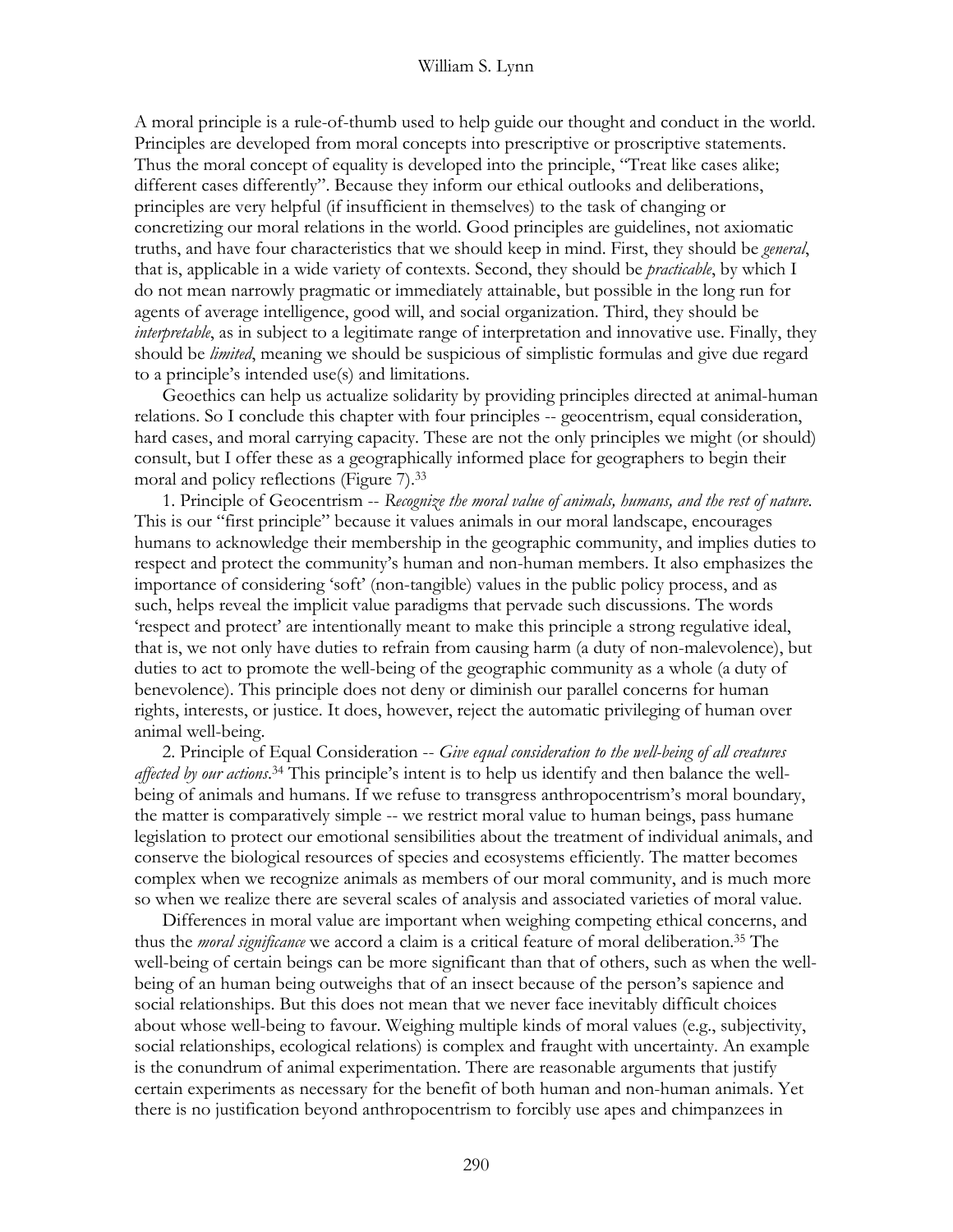medical experiments we are unwilling to perform upon ourselves.36 In each case, the significance of different ethical claims must be weighed carefully.

Most importantly, this principle does not justify outlandish comparisons. Humans are not microbes, sapient creatures are not machines, and species are not individuals. Each of these will manifest differing kinds of moral value as we change the scale of our analysis. Nor does it require us to treat different animals in exactly the same manner. "'Equality of consideration' does not imply 'sameness of treatment'. Where beings differ, then equality of consideration will positively require appropriate differences of treatment".<sup>37</sup> A contextual recognition of moral value encourages us pay close attention to the characteristics of the being(s) themselves, as well as to the circumstances of the moral problem. Finally, what this principle does require is for humans to give due consideration to the well-being of other creatures, and to do so without prejudice.

3. Principle of Hard Cases -- *When faced with hard cases pitting animals against humans, solve the problem, look for alternatives, or choose a geographic compromise that defends the well-being of animals*. Cases of win/lose conflict are a fact of life, and when these cases involve multiple values, they can be hard to judge. This is clear to all of us who value predators as well as prey, and must therefore accept (even embrace) the suffering and death that comes with predation. Of course, there is no choice in predation, for it is a natural given of the geosphere, an intrinsic property necessary to the survival of all geographic beings. So too, all geographic beings require habitat, viable populations, food sources, etc. Our universal need for 'space' makes conflicts over resource use, land-use planning, habitat change or destruction, and destructive or dangerous animals, an inevitable feature of our lives. Inevitably, we will face hard cases where the wellbeing of humans and animals are in conflict, for geographically, it is impossible to maximize the well-being of all members of the geographic community in exactly the same place. These conflicts are especially acute at the macro-scale -- between the growing urban and rural landscapes of the humanitat, and the shrinking wildlands necessary to sustain large carnivores, herds of herbivores, and the full range of biodiversity. Yet they are as troublesome at the micro-scale, as when suburban homeowners refuse to share their habitat with adaptable wild creatures like raccoons.

When we face such difficult choices, the principle of hard cases asks that we take the following steps. First, we should resolve the underlying conflict in order to eliminate the problem and prevent its recurrence in the future. Second, if no resolution to the conflict is possible, we should look for the best possible alternative, a course of action that does the least harm while optimizing animal and human well-beings. Third, if no clear alternative is available (or agreeable), we should seek a geographic compromise that maximizes animal and human well-being in different places. One caveat, however, is that the reality of hard cases should not be used as a justification for 'mitigation' planning, or other subterfuges to acting on behalf of animals. In the words of Rolston, while we should emphasize "non-rival values", we should be careful of compromise, especially when the balance of land-use practices and habitat change is already skewed against the interests of animals.38

4. Principle of Moral Carrying Capacity -- *Humans should live within a carrying capacity that preserves the integrity of the entire geographical community*. Viewed historically and geographically, there is no 'essential' carrying capacity for the earth, meaning we cannot specify a single, quantifiable value for the human population. How many people nature can sustain depends on our numbers, consumption, negative externalities, social organization and conflict, technology, and the like. This is not to imply there are no limits, whether to resource use or population growth or environmental degradation, but these limits do co-vary with other factors.39 Embedded in this discourse of carrying capacity, however, is an anthropocentric bias. We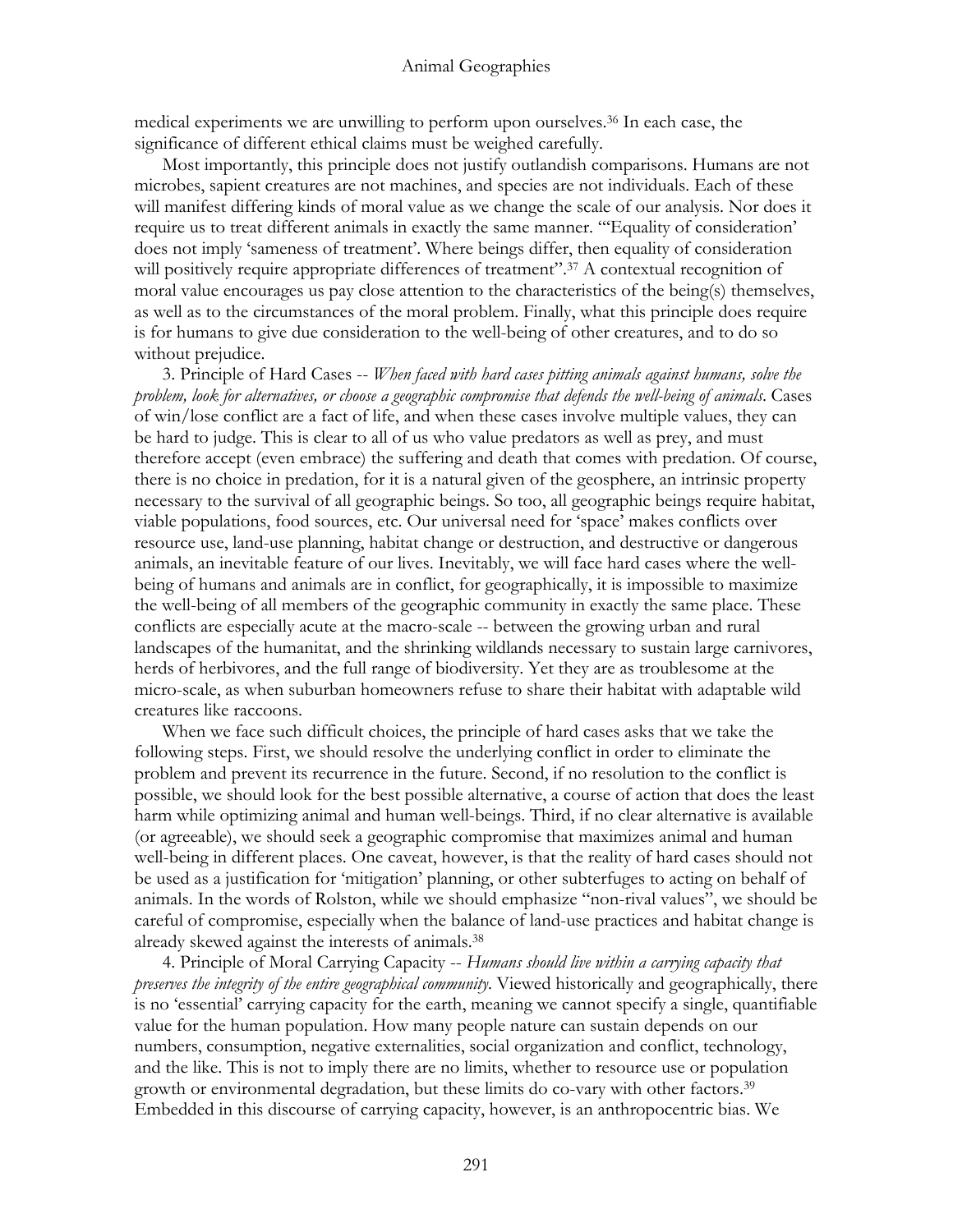often speak of carrying capacity as if it were solely a matter of matching economic resources to human demands, as if the conflict over carrying capacity only pertains to human haves and have-nots. So to, we often fail to consider the implications for animal well-being and diversity, not to mention aboriginal cultures and their ways-of-life.40

This is especially important at the global scale; there is nowhere else to go, after all. Yet it is as important in certain biogeographical regions and locales, some of which are more sensitive to human disruption, others of which harbour animals especially threatened by human activities. So the carrying capacity of a locale, a region, or the globe is partially constituted by the value we recognize in the various kinds of animals, biomes, and societies living or capable of living in these areas. Different forms of human ways-of-life are more (or less) compatible with the existence of diverse life-forms and cultures, if only because of variable resources and habitat requirements. The use of these resources and habitats inextricably affects the well-being of non-human animals, as well as of other (especially indigenous) cultures. A comparison of the cultural diversity and biological fecundity of the Serengeti plain, with the cultural and biological impoverishment of North America's prairie, drives this point home. When we talk about carrying capacity then, we must justify the burden our society places on the natural world, and justify that burden according to ethical principles. If we wish to live morally in concert with a diversity of human and non-human animals, we must adjust our population, consumption, and interactions accordingly.

## **Acknowledgments**

I would like to thank Helga Leitner, Fred Lukermann, Debra Martin, Roger Miller, Laura Pulido, and Eric Sheppard for their helpful critiques. I am also grateful to Jody Emel and Jennifer Wolch for their patience and editing. I owe a special debt to Nancy Krawetz, who inspired this manuscript. All shortcomings are, of course, my own.

#### **Notes**

 $\overline{a}$ 

<sup>1</sup> As quoted in Brown, Joseph Epes (1992) *Animals of the Soul: Sacred Animals of the Oglala Sioux*, Rockport: Element.

<sup>2</sup> Aristotle (1916) *Politics*, London.

<sup>3</sup> Rachels, James (1986) *The Elements of Moral Philosophy*, New York: Random House.

<sup>4</sup> Midgley, Mary (1993) *Can't We Make Moral Judgments?*, New York: St. Martin's Press; Singer, Peter (ed.) (1993a) *A Companion to Ethics*. Cambridge: Basil Blackwell; Taylor, Paul W. (1967) *Problems of Moral Philosophy: An Introduction to Ethics*, Belmont: Dickenson.. I use the words ethics, moral, and their cognates interchangeably. There are scholars who assign these terms mutually exclusive definitions, but these are stipulative not descriptive definitions, and do not affect my arguments Urmson, J. O., and Jonathan Rée (ed.) (1989) *The Concise Encyclopedia of Western Philosophy and Philosophers*. New & Completely Revised ed, Cambridge: Unwin Hyman..

<sup>5</sup> Aristotle (1985) *Nicomachean Ethics*, Translated by Irwin, Terence, Indianapolis: Hackett; Cooper, David (1993) *Value Pluralism and Ethical Choice*, New York: St. Martin's Press; MacIntyre, Alasdair (1966) *A Short History of Ethics*, New York: MacMillan; Toulmin, Stephen, and Albert R. Jonsen (1988) *The Abuse of Casuistry: A History of Moral Reasoning*, Berkeley: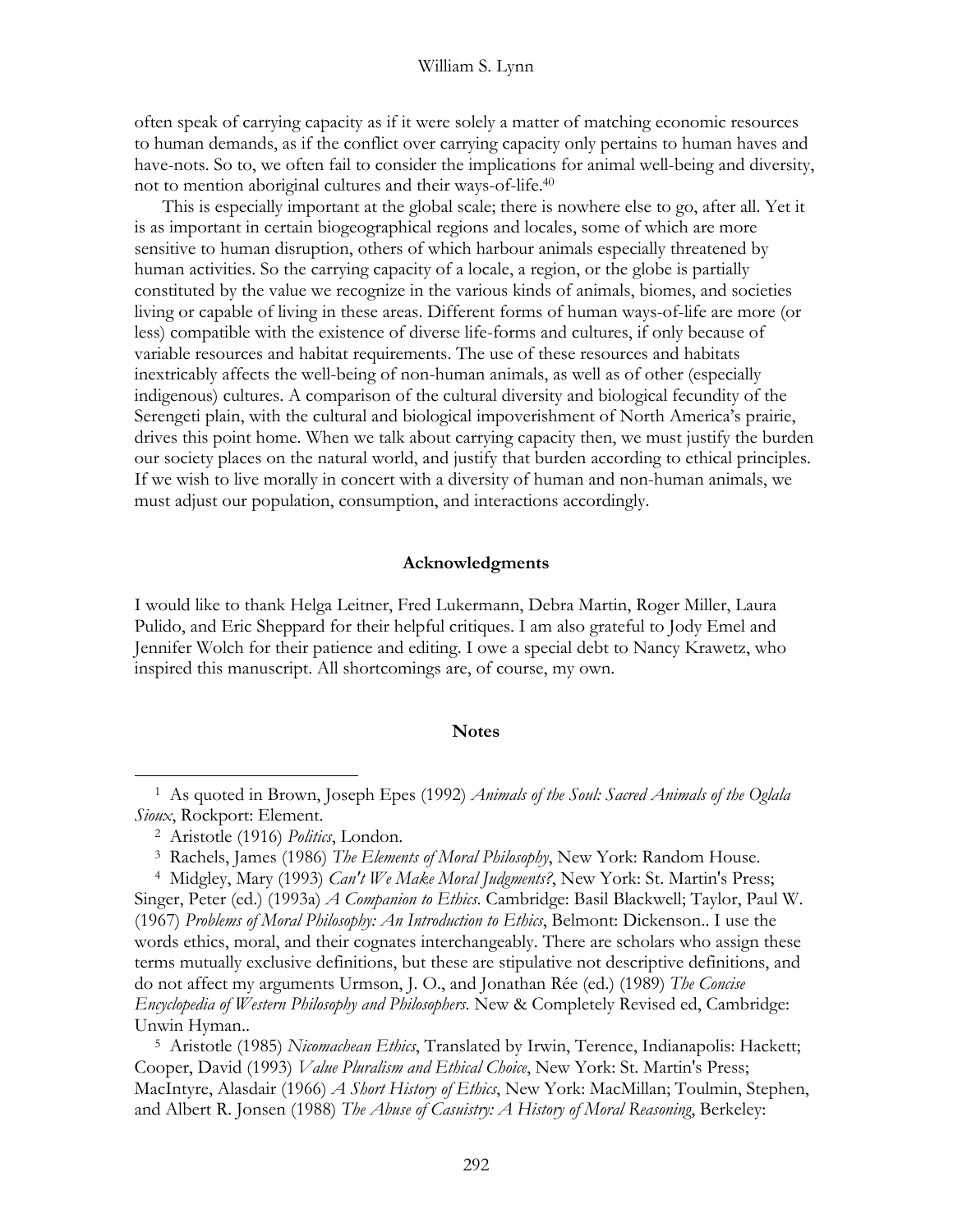University of California Press; Walzer, Michael (1983) *Spheres of Justice: A Defense of Pluralism and Equality*, New York: Basic Books..

 $\overline{a}$ 

6 See Ball, Terence (1987) Deadly Hermeneutics; Or, Sinn and the Social Scientist, in Ball, Terence, *Idioms of Inquiry: Critique and Renewal in Political Science*, Albany: State University of New York, 96-112.

7 Callahan, Daniel, and Bruce Jennings (ed.) (1983) *Ethics, the Social Sciences, and Policy Analysis*. New York: Plenum; Gustafson, James M. (1991) Ethics: An American Growth Industry, *Key Reporter* 56 (3-Spring), 1-5; Kimmel, Allan J. (1988) *Ethics and Values in Applied Social Research*, Newbury Park: Sage; Sieber, Joan E. (1992) *Planning Ethically Responsible Research: A Guide for Students and Internal Review Boards*, Newbury Park: Sage; Wueste, Daniel E. (ed.) (1994) *Professional Ethics and Social Responsibility*. Lanham: Rowman and Littlefield.

8 But ethics is no stranger in our midst. The geographical tradition already incorporates a long history of moral discourse, from ancient Greek and Islamic cosmology, early modern writing on natural history and teleology, turn-of-the-century debates over environmental determinism, to contemporary research on social and environmental justice Glacken, Clarence J. (1967) *Traces on the Rhodian Shore: Nature and Culture in Western Thought from Ancient Times to the End of the Eighteenth Century*, Berkeley: University of California Press; Livingstone, David N. (1992) *The Geographical Tradition: Episodes in the History of a Contested Discipline*, Oxford: Basil Blackwell; Lynn, William S. (1995) Geography, Value Paradigms, and Environmental Justice, *Newsletter of the Society for Philosophy and Geography* 1 (2), 2-4; Smith, David M. (1994) *Geography and Social Justice*, Oxford: Blackwell..

9 Midgley, Mary (1995) *The Moral Primate: Humans, Freedom and Morality*, New York: Routledge.

10 Shepard, Paul (1996) *The Others: How Animals Made Us Human*, Washington, DC: Island Press.

11 <Marsh, 1965 Marsh, George Perkins (1965) *Man and Nature, or, Physical Geography as Modified by Human Action*, Edited by Lowenthal, David, Cambridge: Belknap Press. Originally published in 1864. #865>

<sup>12</sup> I do not mean these comments to privilege human characteristics. Animals have a wide range of skills (e.g., sensory acuity, physical grace and power), many of which exceed our own.

13 Griffin, Donald R. (1992) *Animal Minds*, Chicago: University of Chicago Press; Masson, Jeffrey Moussarett, and Susan McCarthy (1995) *When Elephants Weep: The Emotional Lives of Animals*, New York: Delacorte Press. As I write these pages, Casey (a sundown red Chow-Shepherd mix with the most gentle disposition) is dropping a tennis ball in my lap, cocking her ears, tilting her head and wagging her tail, communicating to me in no uncertain terms what she desires at this moment. And I have no trouble communicating to her that I share that desire!

14 See Lopez, Barry Holstun (1986) *Wolves and Humans*, New York: Vintage; Midgley, Mary (1984) *Animals and Why They Matter*, Athens: University of Georgia Press; Naess, Arne (1974) Self-Realization in Mixed Communities of Humans, Bears, Sheep, and Wolves, *Inquiry* 22 (Summer), 231-241.

15 While this discussion is directed towards animals, much of its content reflects a parallel debate about the moral value of nature.

16 Rolston, Holmes, III (1988) *Environmental Ethics: Duties To and Values In the Natural World*, Philadelphia: Temple University Press.

17 An ethical duty is simply an action we 'should' take for defensible moral reasons.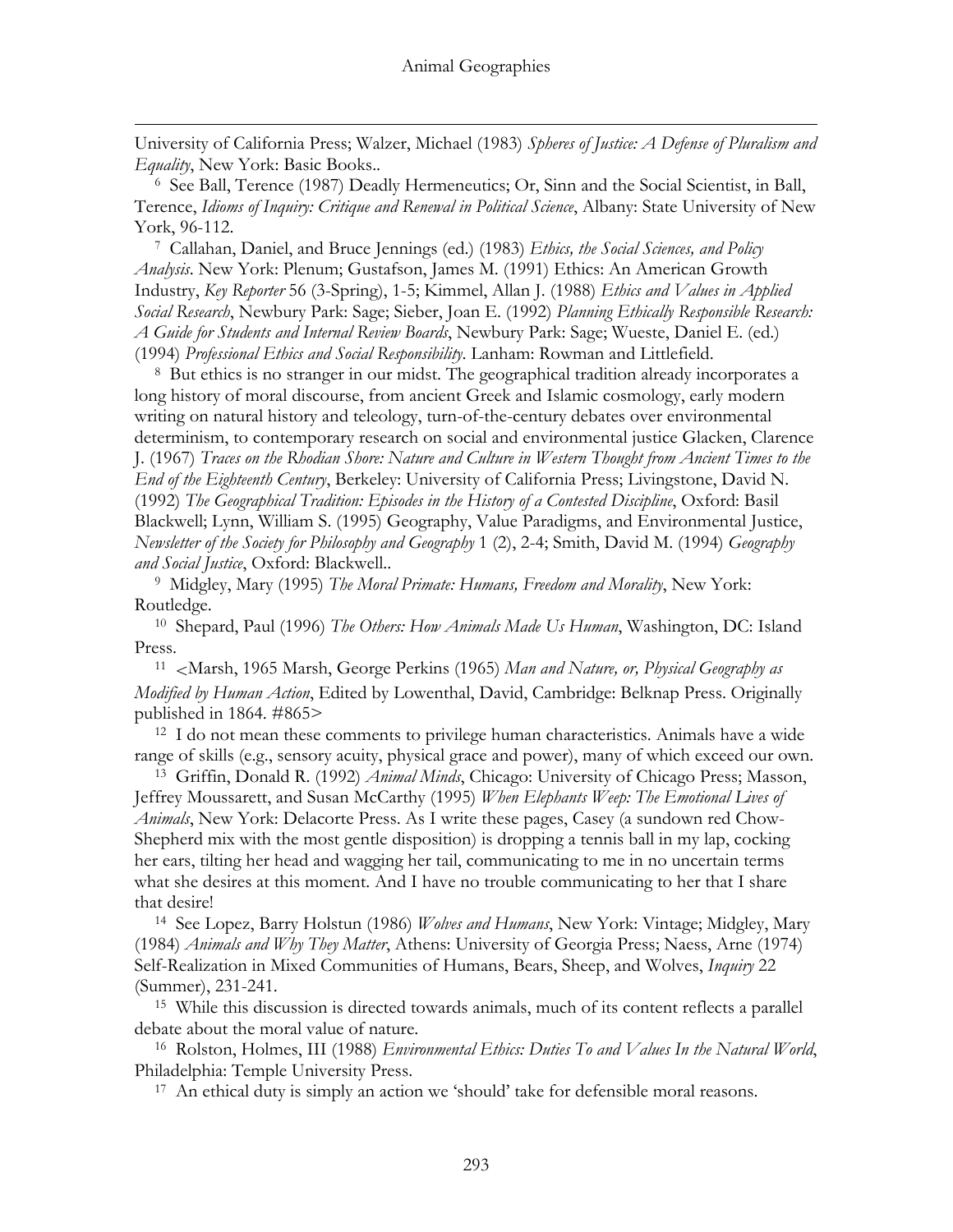18 Fox, Warwick (1990) *Toward a Transpersonal Ecology: Developing New Foundations for Environmentalism*, Boston: Shambahla Press; Simmons, I. G. (1993) *Interpreting Nature: Cultural Constructions of the Environment*, London: Routledge.

 $\overline{a}$ 

19 These are transgressions (not just crossings) because, as the beneficiaries of excluding animals from the sphere of moral concern, humans can be quite callous or reactionary to attempts at crossing or deconstructing such boundaries.

20 Berry, Thomas (1988) *The Dream of the Earth*, San Francisco: Sierra Club Books; Kinsley, David (1995) *Ecology and Religion: Ecological Spirituality in Cross-Cultural Perspective*, Englewood Cliffs: Prentice-Hall; White, Lynn (1968) The Historical Roots of Our Ecologic Crisis, in White, Lynn, *Machina Ex Deo: Essays in the Dynamism of Western Culture*, Boston: MIT Press, 75- 94.

21 Feinberg, Joel (1981) The Rights of Animals and Unborn Generations, in Partridge, Ernest, *Responsibilities to Future Generations: Environmental Ethics*, Buffalo: Prometheus, 139-150; Fox, Michael (1981) "Animal Liberation": A Critique, in Shrader-Frechette, Kristin S., *Environmental Ethics*, Pacific Grove: Boxwood Press, 113-124; Goodpaster, Kenneth E. (1978) On Being Morally Considerable, *Journal of Philosophy* 75 (6), 308-325; Midgley, Mary (1984) *Animals and Why They Matter*, Athens: University of Georgia Press.

22 Benton, Ted (1993b) Animal Rights and Social Relations, in Dobson, Andrew and Paul Lucardie, *The Politics of Nature: Explorations in Green Political Theory*, New York: Routledge, 161- 176; Midgley, Mary (1995) *The Moral Primate: Humans, Freedom and Morality*, New York: Routledge.

23 Benton, Ted (1993a) *Natural Relations: Ecology, Animal Rights and Social Justice*, London: Verso; Gaard, Greta (ed.) (1993) *Ecofeminism: Women, Animals, and Nature*. Philadelphia: Temple University Press; Naess, Arne (1989) *Ecology, Community and Lifestyle: Outline of an Ecosophy*, Cambridge: Cambridge University Press; Spiegel, Marjorie (1988) *The Dreaded Comparison: Human and Animal Slavery*, Philadelphia: New Society Publishers; Warren, Karen J. (1990) The Power and the Promise of Ecological Feminism, *Environmental Ethics* 12 (Summer), 125-146.

24 See Decker, Daniel J., and Gary R. Goff (ed.) (1987) *Valuing Wildlife: Economic and Social Perspectives*. Boulder: Westview Press; Dunlap, Thomas (1988) *Saving America's Wildlife: Ecology and the American Mind, 1850-1990*, Princeton: Princeton University Press; Langley, Gill (ed.) (1989) *Animal Experimentation: The Consensus Changes*. New York: Chapman & Hall; Mighetto, Lisa (1991) *Wild Animals and American Environmental Ethics*, Tucson: University of Arizona Press; Wagner, Frederic H., Ronald Foresta, R. Bruce Gill, Dale R. McCullough, Michael R. Pelton, William F. Porter, and Hal Salwasser (1995) *Wildlife Policies in the U.S. National Parks*, Washington, DC: Island Press; US Fish and Wildlife Service (1993) *Refuges 2003: A Plan for the Future*, Washington, DC: US Fish and Wildlife Service.

25 Callicott, J. Baird (1989) *In Defense of the Land Ethic: Essays in Environmental Philosophy*, Albany: State University of New York Press; Naess, Arne (1986) Intrinsic Value: Will the Defenders of Nature Please Rise?, in Soule, Michael E., *Conservation Biology: The Science of Scarcity and Diversity*, Sunderland: Sinauer Associates, 504-515; Rolston, Holmes, III (1988) *Environmental Ethics: Duties To and Values In the Natural World*, Philadelphia: Temple University Press; Taylor, Paul W. (1986) *Respect for Nature: A Theory of Environmental Ethics*, Princeton: Princeton University Press. Naess and Rolston's are probably the two authors most associated with the terms 'biocentrism' and 'ecocentrism', respectively. They use these terms to identify their non-anthropocentric alternatives, and neither imposes a bifurcation between the moral value of individuals or collectives. My intention in specifying a narrower meaning to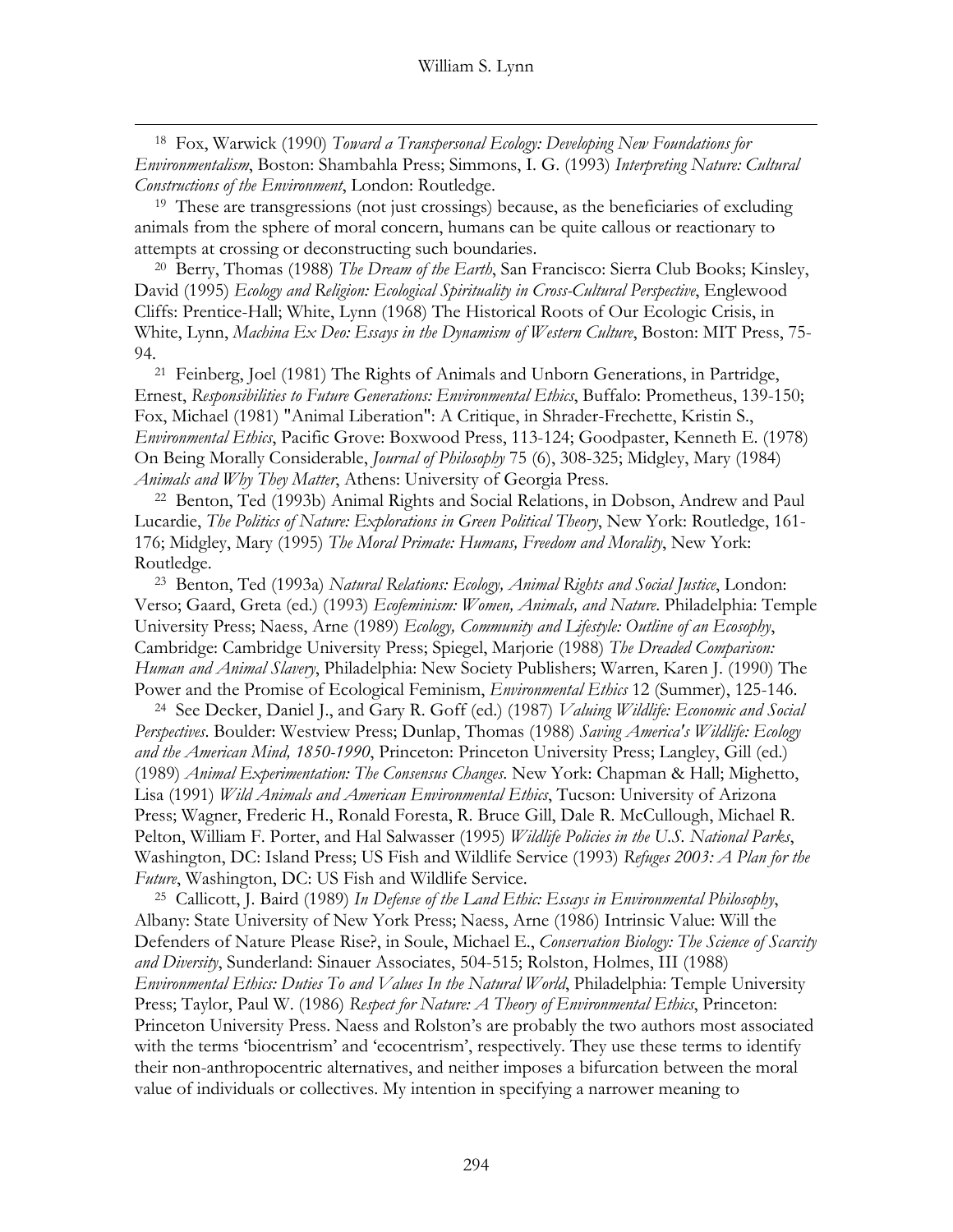biocentrism and ecocentrism is not to turn them into fixed categories, but to enunciate a distinction to clarify our scales of analysis.

 $\overline{a}$ 

26 Regan, Tom (1983) *The Case for Animal Rights*, Berkeley: University of California Press.

27 For example, see Dear, Michael (1994) Who's Afraid of Postmodernism? Reflections on Symanski and Cosgrove, *Annals of the Association of American Geographers* 84 (2), 295-300; Symanski, Richard (1994a) Contested Realities: Feral Horses in Outback Australia, *Annals of the Association of American Geographers* 84 (2), 251-269; Symanski, Richard (1994b) Why We Should Fear Postmodernists, *Annals of the Association of American Geographers* 84 (2), 301-304; Lynn, William S. (1996) An Open Letter on Ptolemy, *AAG Newsletter* 31 (4).

28 Snyder, Gary (1974b) Mother Earth: Her Whales, *Turtle Island*, New York: New Directions, 47-49.

29 Snyder, Gary (1974b) Mother Earth: Her Whales, *Turtle Island*, New York: New Directions, 47-49.

30 Snyder, Gary (1974b) Mother Earth: Her Whales, *Turtle Island*, New York: New Directions, 47-49.

31 Snyder, Gary (1974a) *Turtle Island*, New York: New Directions; Snyder, Gary (1990) *The Practice of the Wild: Essays*, San Francisco: North Point Press; Snyder, Gary (1995) *Place and Space: Ethics, Aesthetics, and Watersheds*, Washington, DC: Counterpoint.

32 Snyder, Gary (1974b) Mother Earth: Her Whales, *Turtle Island*, New York: New Directions, 47-49.

33 Other and equally helpful principles can be found in the "Code of Environmental Ethics & Conduct" of the Canadian Environmental Network, Naess's "Platform of the Deep Ecology Movement", and Rolston's "...rules for balancing natural and cultural values" Canadian Environmental Network *Code of Environmental Ethics & Conduct* 1995 [cited. Available from http://nceet.snre.umich.edu/greenlife/canamsn.html; Naess, Arne (1989) *Ecology, Community and Lifestyle: Outline of an Ecosophy*, Cambridge: Cambridge University Press; Rolston, Holmes, III (1994) *Conserving Natural Value*, New York: Columbia University Press..

34 Peter Singer is the author of this principle, and phrases it as follows: "We [should] give equal weight in our moral deliberations to the like interests of all those affected by our actions" Singer, Peter (1993b) *Practical Ethics*, Second ed, Cambridge: Cambridge University Press..

35 *Moral Significance* means that one's well-being counts in comparison with another's wellbeing for ethical reasons Simmons, I. G. (1993) *Interpreting Nature: Cultural Constructions of the Environment*, London: Routledge..

36 Cavalieri, Paola, and Peter Singer (ed.) (1994) *The Great Ape Project: Equality Beyond Humanity*. New York: St. Martin's Press.

37 Benton, Ted (1993b) Animal Rights and Social Relations, in Dobson, Andrew and Paul Lucardie, *The Politics of Nature: Explorations in Green Political Theory*, New York: Routledge, 161- 176.

38 Rolston, Holmes, III (1994) *Conserving Natural Value*, New York: Columbia University Press.

39 Catton, William R. (1982) *Overshoot: The Ecological Basis of Revolutionary Change*, Urbana: University of Chicago Press; Ophuls, William (1977) *Ecology and the Politics of Scarcity: Prologue to a Political Theory of the Steady State*, San Francisco: W. H. Freeman; Turner, Billy Lee (ed.) (1990) *The Earth As Transformed By Human Action: Global and Regional Changes in the Biosphere over the Past 300 Years*. Cambridge: Cambridge University Press with Clark University.